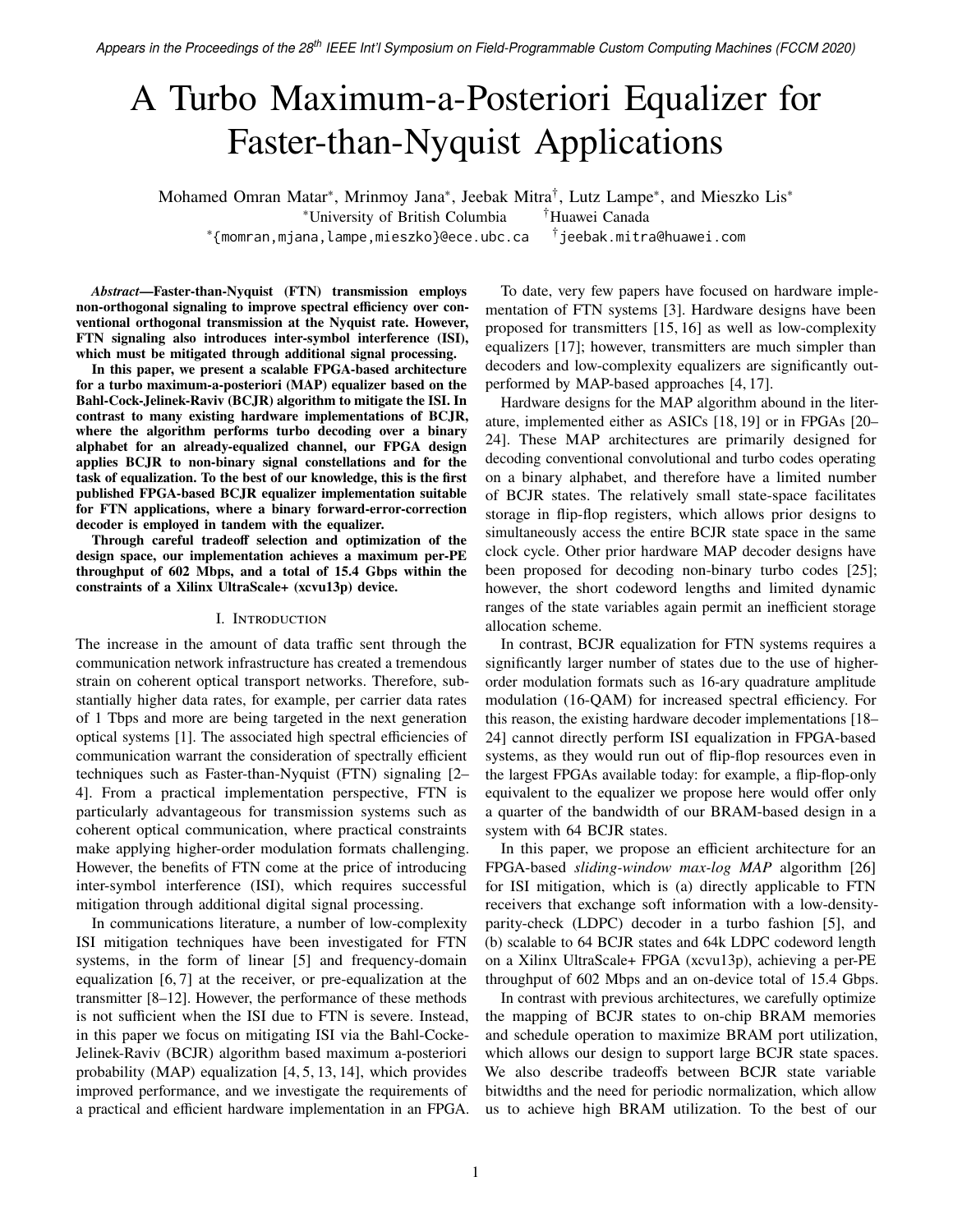

<span id="page-1-0"></span>Fig. 1. Left: Nyquist sampling, where each symbol is sampled when the interference from the adjacent symbols is absent (at integer values of  $t$ ). Right: Faster-than-Nyquist sampling (symbol spacing reduced by 20%), leading to ISI from the adjacent symbols.



<span id="page-1-1"></span>Fig. 2. Turbo BCJR equalization in conjunction with LDPC decoding. The equalizer and the soft-in-soft-out decoder exchange soft information in the form of extrinsic log-likelihood ratios in every turbo iteration, separately for each orthogonal real dimension, i.e. the in-phase (I) and quadrature (Q) components of the complex symbols [\[5\]](#page-4-3).

knowledge, the proposed architecture is the first published FPGA implementation of MAP equalization capable of direct application in an FTN transmission system.

### II. THEORETICAL BACKGROUND

**Faster-than-Nyquist signaling.** Conventional data transmission in communication systems relies on orthogonal linear modulation, known as "Nyquist" signaling [\[27\]](#page-4-20), in which adjacent pulses do not interfere with each other. FTN signaling [\[2–](#page-4-1) [4\]](#page-4-2) deliberately violates the orthogonality condition imposed by Nyquist's criterion to transmit the symbols "faster," resulting in increased spectral efficiency, i.e., bits/s/Hz. The equivalent baseband-transmitted FTN signal can be written as

$$
s(t) = \sum_{l} x[l] p(t - l\tau T),
$$

where  $\tau$  is the FTN-acceleration factor, *l* is the symbol index,  $\frac{1}{2}$  is the symbol rate, and p is the T-orthogonal pulse-shaping filter, typically a root-raised-cosine filter.

The benefits of FTN come at the cost of introducing ISI, which stems from the overlapping pulses between the adjacent symbols. This is illustrated in [Figure 1,](#page-1-0) for the example of  $\tau = 1$  (Nyquist) and  $\tau = 0.8$  (FTN). Therefore, an efficient FTN transmission necessitates successful mitigation of the ISI via sophisticated equalizer design. For this, we have adopted the MAP equalizer structure from [\[5\]](#page-4-3), which iteratively exchanges extrinsic log-likelihood ratios (LLRs) with an LDPC decoder, as shown in [Figure 2.](#page-1-1)



<span id="page-1-2"></span>Fig. 3. The forward-backward trellis diagram and data dependencies required to compute  $\alpha$  and  $\beta$  values.

**MAP equalization and BCJR.** The BCJR algorithm, originally proposed for decoding binary convolutional codes in [\[28\]](#page-4-21), performs a forward-backward recursion over a state transition map or *trellis*. In this paper, we focus on a sliding-window maxlog MAP algorithm, which enables hardware-friendly smallblock-length processing [\[26\]](#page-4-19).

Since the FTN pulse  $p$  is real-valued, the BCJR equalizer can be applied to real and imaginary parts of the data separately, which greatly reduces the state space [\[4\]](#page-4-2). As the first step of the algorithm, a branch metric  $\gamma$  is computed in the log domain, corresponding to the BCJR-state  $s$  at time index  $k$ , and constellation symbol index  $c$  with  $m(c)$  being the real-valued constellation symbol according to [\[13,](#page-4-8) Eq. (7)] as

$$
\gamma(s,c,k) = LLR_{in}(c,k) + [y(k) - x(c,s)]m(c),
$$

where  $LLR<sub>in</sub>(c, k)$  is the a-priori symbol LLRs fedback from the LDPC decoder in the previous turbo iteration,  $y(k)$  is the  $k^{\text{th}}$  received symbol, and  $x(c, s)$  is the noise-free transmitted symbol after passing through the ISI channel. Thereafter,  $\gamma$  is used to recursively compute the forward and backward metrics  $\alpha$  and  $\beta$  according to [\[13,](#page-4-8) Eqs. (15)–(16)] as

$$
\alpha(s, k) = \max_{c} [\alpha(s, k - 1) + \gamma(s, c, k)],
$$
 and  

$$
\beta(s, k) = \max_{c} [\beta(s, k + 1) + \gamma(s, c, k)].
$$

The computational schematics are illustrated in [Figure 3.](#page-1-2) Next,  $\alpha$ ,  $\beta$ , and  $\gamma$  are combined to compute the output symbol-level LLRs as

$$
LLR_{out}(c, k) = \max_{d} [\alpha(s, k) + \beta(s, k) + \gamma(s, c, k)].
$$

Finally, the symbol LLRs are converted to extrinsic bit-LLRs, which are provided as inputs to the LDPC decoder [\[5\]](#page-4-3).

In our FPGA implementation, we use a 16-QAM modulation corresponding to 4 real-valued symbols per real dimension and 3 taps for the ISI channel, resulting in a  $4^3 = 64$ -state BCJR for each of the in-phase (I) and quadrature (Q) components. Moreover, we evaluate varying window sizes  $w$  and overlap lengths  $o$  for the sliding-window implementation, as shown in [Figure 4.](#page-2-0)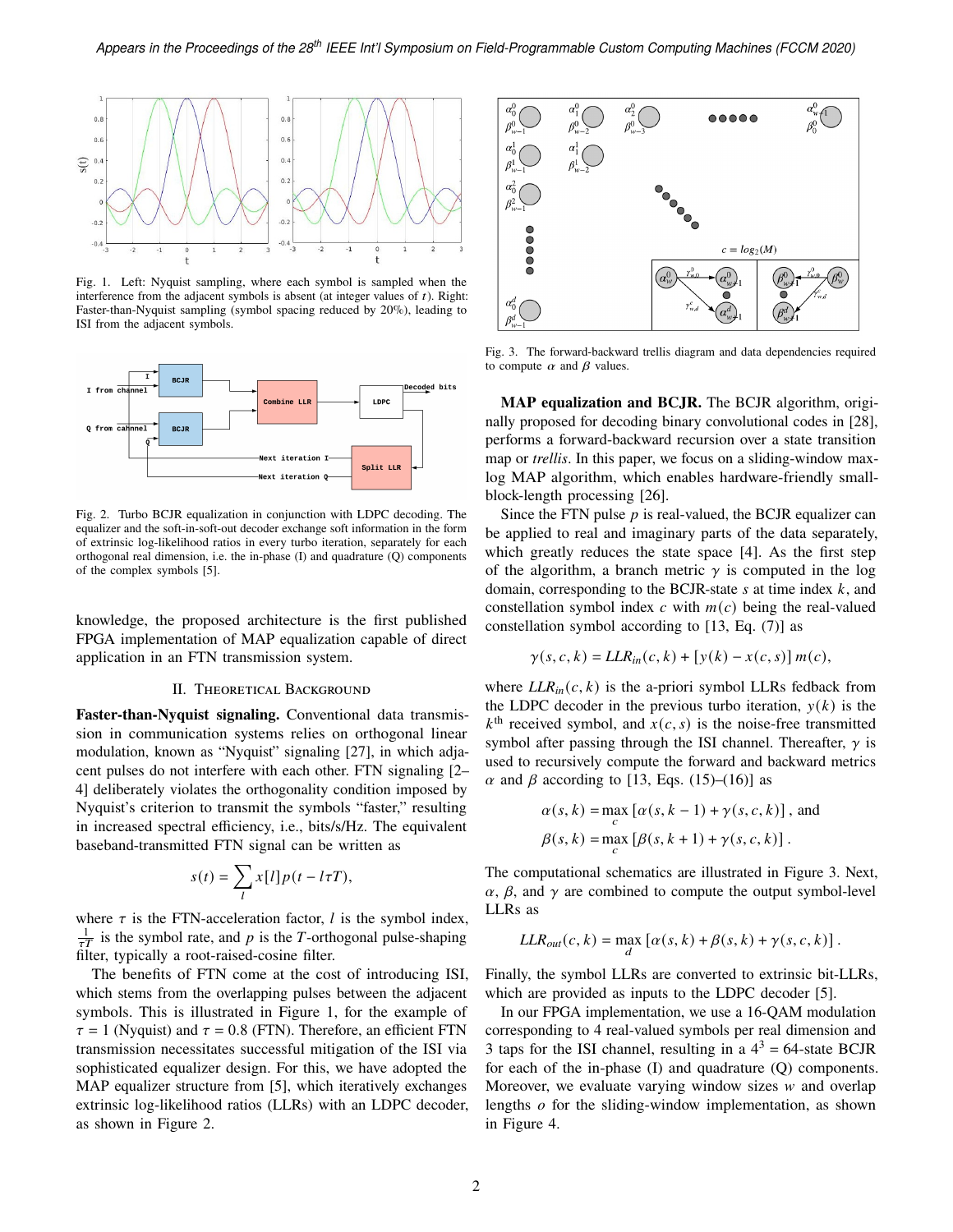

<span id="page-2-0"></span>Fig. 4. Sliding window w with overlap  $\sigma$  for a block of N symbols for equalization corresponding to one LDPC codeword.

### III. ARCHITECTURE

**Sources of parallelism.** There are several sources of parallelism in the MAP estimation algorithm. Within each window, the  $\gamma$ s can be computed in parallel, as can the output LLRs once  $\alpha$ s,  $\beta$ s, and  $\gamma$ s are known. The  $\alpha$  computation for a given symbol, however, depends on the  $\alpha$ s for the previous symbol, so must be computed sequentially (and vice versa with  $\beta$ ); the only parallelism for  $\alpha$  and  $\beta$  computation is therefore across the encoder states  $d$ , a factor of 64.

To obtain additional parallelism, we would ideally also make codewords very short and process many independent codewords at the same time. However, LDPC codes are less efficient with short codewords: for example, the DVB-S2 digital TV standard uses codewords of length 64k.

To overcome this, we employ a sliding-window technique [\[29\]](#page-4-22) where the MAP equalizer is run independently on small windows of  $\geq 128$  symbols which are overlapped by  $\geq$  16 symbols as shown in [Figure 4](#page-2-0) to ensure smooth  $\alpha$  and  $\beta$ propagation. This offers additional parallelism (since windows can be processed independently) at the cost of additional computation (since the overhead segment is recomputed).

**Numeric representation and normalization.** In decoders that operate on a binary alphabet, the values of  $\alpha$ ,  $\beta$ , and  $\gamma$  have a very limited range; consequently, very few bits are required to represent them. In contrast, using BCJR in the non-binary context of an FTN equalizer involves values with a much wider range, dramatically increasing the BRAM footprint.

Ranges can be reduced somewhat by normalizing  $\alpha$  and  $\beta$ values after every step [\[30\]](#page-4-23). This results in the fewest bits per value, but requires computing the minimum and maximum values across the BCJR state space before starting each parallel step — a drastic reduction in parallelism.

In our architecture, we normalize  $\alpha$ s and  $\beta$ s periodically rather than after every step (see [Figure 5\)](#page-2-1), and trade this off against the number of bits needed per value (see [Section IV\)](#page-3-0).

**Compute schedule.** The computation schedule of the proposed MAP decoder processing element (PE), illustrated in [Figure 5,](#page-2-1) is split into two phases. In the first phase (left-hand side), no LLRs can be produced because there is no cell with both  $\alpha$  and  $\beta$  ready. The computation therefore proceeds by propagating  $\alpha$ s left-to-right and  $\beta$ s right-to-left, and computing the  $\gamma$ s in the order required by the  $\alpha$ s and  $\beta$ s. At the end of this phase, all  $\gamma$ s have been computed, as well as the first half of the  $\alpha$ s and the second half of the  $\beta$ s.

In the second phase, the middle columns of the window have both  $\alpha$ s and  $\beta$ s available, so those LLRs can be computed. At the same time, the remaining  $\alpha$ s and  $\beta$ s are computed.



<span id="page-2-1"></span>Fig. 5. The proposed MAP decoder computation schedule for one window. Colours represent different functional units, while the depth shows hardware replicated to take advantage of the independent computations across the  $d$  and  $c$  dimensions.  $\lambda$  denotes output LLR values.



<span id="page-2-2"></span>Fig. 6. Pipeline stalls (*Reg*) due to normalization (normalization interval 5).

Across the encoder state  $(d)$  and constellation  $(c)$  dimensions, the computations are independent, so we replicate functional units within the PEs across  $d$  and  $c$ . Finally, each window can be computed separately, allowing us to replicate PEs spatially on the FPGA across the  $w$  dimension.

Within each window,  $\alpha$  and  $\beta$  computation is limited by the periodic normalization. We implement the min/max computation needed for normalization as a three-cycle pipeline overlapped with writing back the computed  $\alpha$ s and  $\beta$ s; if values are normalized every five cycles, this allows five  $\alpha$ s and  $\beta$ s to be computed in ten clock cycles (see [Figure 6\)](#page-2-2).

**Memory mapping and scheduling.** Unlike prior, much smaller FPGA implementations [\[20](#page-4-16)[–24\]](#page-4-17), we use BRAMs to store the  $\alpha$ ,  $\beta$ , and  $\gamma$  values, which requires optimizing memory allocation and carefully scheduling BRAM accesses.

To compute one  $\alpha$  (or  $\beta$ ), we need to read one previous  $\alpha$  (or  $\beta$ ) and c values of  $\gamma$ . Since computations across the d dimension are independent,  $d \alpha s$  (and  $\beta s$ ) can be computed in parallel, requiring  $d$  parallel reads of  $\alpha$  (or  $\beta$ ) in each PE.

We map these to BRAMs as shown in [Figure 7.](#page-2-3) In the Xilinx FPGA we use, BRAMs have 36-bit lines. If values are 9-bit fixed-point, we need  $\frac{d}{4} = 16$  BRAMs to allow one PE to access d arbitrary  $\alpha$ s in parallel, and another 16 for the  $\beta$ s. For each  $\alpha$  (or  $\beta$ ) read to produce another  $\alpha$  (or  $\beta$ ), a full constellation



<span id="page-2-3"></span>Fig. 7. BRAM partitioning example with a port width of 36 bits and 9-bit fixed-point values.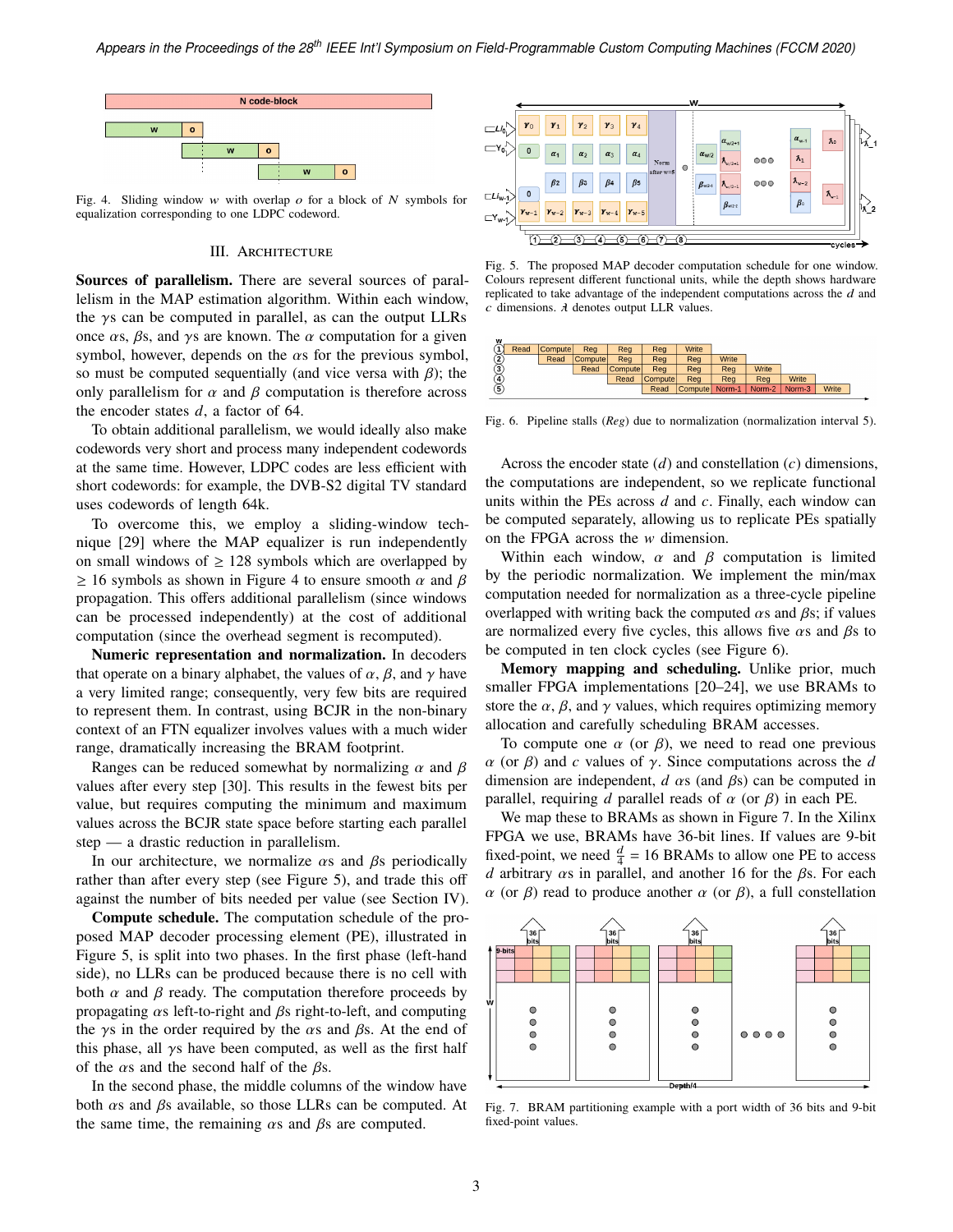

<span id="page-3-1"></span>Fig. 8. BER vs.  $E_b/N_0$  in dB comparing idealized floating-point MAP against fixed-point (fxp) MAPs with different sliding-window sizes  $(w)$  and overlaps  $(o)$ , after six LDPC–BCJR iterations.

of  $c \gamma s$  is read at once, so multiple  $\gamma s$  can be stored in each 36-bit line (four 9-bit values, three 12-bit values, and so on).

# IV. RESULTS

<span id="page-3-0"></span>To validate design parameters such as bitwidths and window size, we used Matlab to model a bit-accurate TX+RX FTN system with acceleration  $\tau = 0.84$  and 16-QAM modulation and an LDPC code of length 64k from the DVB-S2 digital TV standard [\[31\]](#page-4-24). We implemented the receiver design in Vivado HLS on a Xilinx UltraScale+ FPGA (xcvu13p).

**Ideal vs. hardware MAP.** [Figure 8](#page-3-1) shows bit error rate (BER) vs. bit-energy-to-noise power spectral density ratio  $(E_b/N_0)$  for our FTN system with (i) an idealized MAP decoder using a window of the entire transmission block (64k symbols) and 64-bit floating-point  $\alpha$ ,  $\beta$ , and  $\gamma$  (blue), and (ii) 9-bit fixed-point versions of our hardware implementation with normalization every five steps and different window and overlap sizes (green, purple, and yellow). The 128-symbol sliding window with a 16-symbol overlap (purple) results in abundant parallelism at the cost of only 0.2 dB of SNR drop.

**Parallelism vs. throughput.** [Table I](#page-3-2) shows how varying window sizes affects the throughput of one BCJR iteration achievable for equalizing the block of received samples corresponding to one 64k-bit codeword of the LDPC code at an FTN acceleration factor  $\tau = 0.84$ , assuming no area constraints. Smaller window sizes permit more per-window PEs, and higher potential throughputs of a full PE array. (We constrained the clock to 250 MHz but sometimes achieved a higher frequency, which causes small variations in the throughput/PE.)

[Table II](#page-3-3) shows the resource utilization of a single PE for a variety of sliding windows. LUT utilization does not scale linearly with each sliding window (consistent with prior work [\[23\]](#page-4-25)). Optimal BRAM utilization is achieved at window

<span id="page-3-2"></span>TABLE I Without area limits, smaller windows permit more PEs and throughput.

|     | max. # PEs window size |          | throughput/PE max. potential throughput |
|-----|------------------------|----------|-----------------------------------------|
| 450 | 128                    | 436 Mbps | 196 Gbps                                |
| 240 | 256                    | 427 Mbps | 102 Gbps                                |
| 128 | 512                    | 427 Mbps | 54 Gbps                                 |
| 64  | 1024                   | 430 Mbps | 27 Gbps                                 |
| 32  | 2048                   | 396 Mbps | 12 Gbps                                 |

TABLE II Resource utilization for different sliding windows.

<span id="page-3-3"></span>

| window size | <b>LUTs</b> | <b>CLBs</b> | registers | 18-kbit BRAMs |
|-------------|-------------|-------------|-----------|---------------|
| 128         | 55312       | 10416       | 24901     | 130 $(2.4\%)$ |
| 256         | 56200       | 10084       | 24907     | 130 $(2.4\%)$ |
| 512         | 56509       | 9902        | 24936     | 130 $(2.4\%)$ |
| 1024        | 57661       | 10562       | 24978     | 130 $(2.4\%)$ |
| 2048        | 56344       | 9915        | 24983     | $216(4\%)$    |
|             |             |             |           |               |

size 1024; with larger sizes, each  $\alpha$ ,  $\beta$ , and  $\gamma$  arrays exceed the size of one BRAM block and require more BRAMs.

**Normalization.** Tables [III](#page-3-4) and [IV](#page-3-5) show the resource footprints and throughputs as bitwidths are traded off against normalization intervals under the constraint that BER is negligible at an  $E_b/N_0$  of 9.6 dB. While the best per-PE BRAM utilization occurs at 9 bits, frequent normalizations required by the small bitwidths create an Amdahl bottleneck and limit full-FPGA throughput. Higher bitwidths make normalization less frequent and increase per-PE throughput, but fewer PEs fit on the FPGA, and throughput also suffers. The highest total throughput is at 12 bits: normalizations are rare, while BRAMs are fully utilized (3 values per 36-bit line) and BRAM/LUT utilization percentages are balanced, allowing 27 PEs to fit.

<span id="page-3-4"></span>TABLE III Bitwidth vs. normalization: single-PE area (window sizes 128 and 360).

|        | # bits | norm. int. | <b>LUTs</b>    | <b>DSPs</b> | registers | 18-kbit BRAMs |
|--------|--------|------------|----------------|-------------|-----------|---------------|
| 128    | 9      | 5          | 50164 (2.9%)   | 752         | 24901     | $130(2.4\%)$  |
|        | 10     | 10         | 51379 (3.0%)   | 752         | 27853     | 194 (3.6%)    |
|        | 11     | 20         | 54993 (3.2%)   | 752         | 28527     | 194 (3.6%)    |
| window | 12     | 40         | 60739 (3.5%)   | 752         | 27355     | 194 (3.6%)    |
|        | 13     | 80         | 65146 (3.8%)   | 752         | 28202     | 194 (3.6%)    |
| 360    | 9      | 5          | 50432 (2.9%)   | 752         | 24901     | $130(2.4\%)$  |
|        | 11     | 20         | 56157 (3.2%)   | 752         | 28527     | 194 (3.6%)    |
|        | 12     | 40         | $61622(3.6\%)$ | 752         | 27355     | 194 (3.6%)    |
| window | 13     | 80         | 66805 (3.9%)   | 752         | 28202     | 194 (3.6%)    |
|        | 15     | 320        | 75286 (4.4%)   | 752         | 28202     | 194 (3.6%)    |

TABLE IV

<span id="page-3-5"></span>Bitwidth vs. normalization: throughput (window sizes 128 and 360).

|        | # bits | norm. int. | throughput/PE | #PEs | total throughput |
|--------|--------|------------|---------------|------|------------------|
|        | 9      | 5          | 436 Mbps      | 33   | 14.4 Gbps        |
| 128    | 10     | 10         | 517 Mbps      | 27   | 13.9 Gbps        |
|        | 11     | 20         | 557 Mbps      | 27   | 15 Gbps          |
| window | 12     | 40         | 570 Mbps      | 27   | <b>15.4 Gbps</b> |
|        | 13     | 80         | 602 Mbps      | 25   | 15.05 Gbps       |
| 360    | 9      | 5          | 433 Mbps      | 32   | 14 Gbps          |
|        | 11     | 20         | 541 Mbps      | 27   | 15 Gbps          |
|        | 12     | 40         | 566 Mbps      | 27   | 15.31 Gbps       |
| window | 13     | 80         | 582 Mbps      | 25   | 14.74 Gbps       |
|        | 15     | 320        | 591 Mbps      | 21   | 12.53 Gbps       |

# V. CONCLUSION

The scalable MAP decoder architecture we have presented is, to the best of our knowledge, the first FPGA design to scale to the sizes required by FTN applications. The architecture combines careful optimization for BRAM utilization, as well as a tradeoff between normalization intervals and bit-widths used to store intermediate values, and achieves up to 602 Mbps per PE or a total of 15.4 Gbps in a full Xilinx UltraScale+ (xcvu13p) device.